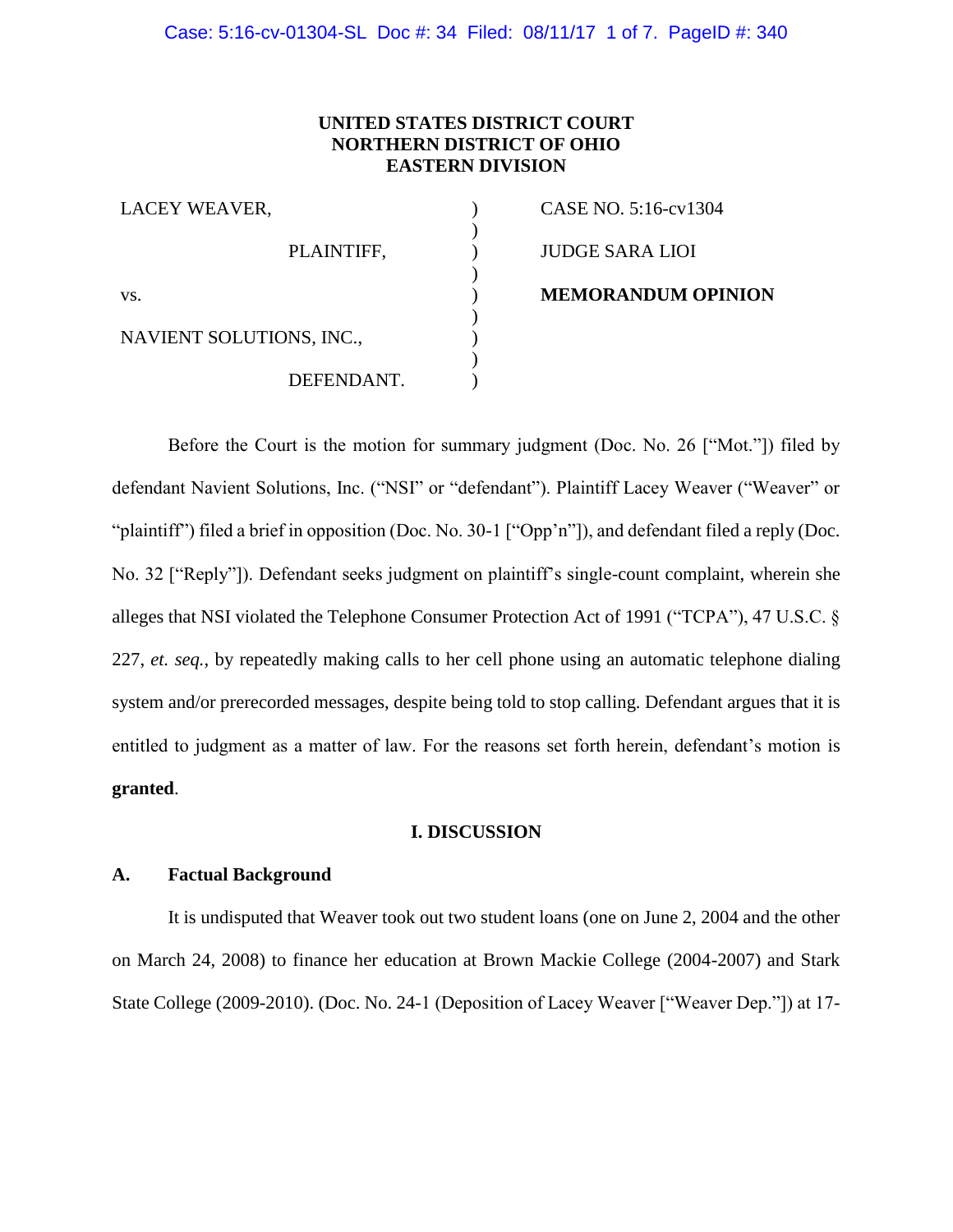18, 19-20;<sup>1</sup> Exs. 1 and 2.) Both loans were serviced by NSI. (Doc. No. 26-2 (Declaration of Kim Hemmings<sup>2</sup>) ["Hemmings Decl."]  $\P$  4.) Weaver admits she has made no payments on the loans. (Weaver Dep. at 22.) As a result of her default, NSI telephoned plaintiff at the phone number she had provided – a cell phone number ending in -9221 (the "9221 number"). (Hemmings Decl.  $\P$ 4.)<sup>3</sup>

NSI's first call to the 9221 number was on July 25, 2014. (*Id.* ¶ 5.) In relevant part, the conversation went as follows:

| NSI:          | Is this the number we can call you $-9221$ ?                                                                                                                                                                                                                                                                                                             |
|---------------|----------------------------------------------------------------------------------------------------------------------------------------------------------------------------------------------------------------------------------------------------------------------------------------------------------------------------------------------------------|
| Weaver:       | Yes.                                                                                                                                                                                                                                                                                                                                                     |
| * * *<br>NSI: | Is it a landline or a cell phone for the 9221?                                                                                                                                                                                                                                                                                                           |
| Weaver:       | Cell.                                                                                                                                                                                                                                                                                                                                                    |
| * * *         |                                                                                                                                                                                                                                                                                                                                                          |
| NSI:          | So let me just read to you the disclosure for a cell phone. I just need<br>permission. Ok, so to help contact you more efficiently, may Sallie<br>Mae Bank and Navient and their respective subsidiaries, affiliates,<br>and agents contact you at this number using an autodialer or<br>prerecorded messages regarding your current or future accounts? |
| Weaver:       | Yes.                                                                                                                                                                                                                                                                                                                                                     |

 $\overline{a}$ 

<sup>&</sup>lt;sup>1</sup> Although the page number citations in this opinion are usually to the page ID# applied by the CMECF system, citations to depositions are to the actual page numbers, since the filed depositions are in a form having four deposition pages per CMECF page.

<sup>2</sup> Hemmings is the Supervisor of Private Credit Support for Navient Solutions, LLC ("NSL"), formerly known as Navient Solutions, Inc. ("NSI"). (Hemmings Decl.  $\P$ 2.) To avoid confusion, the Court will refer to defendant as "NSI."

<sup>3</sup> During Hemmings' deposition, taken by plaintiff on March 30, 2017, Hemmings testified at some length about the log for calls to the 9221 number relating to Weaver's account, which was kept by NSI in the ordinary course of business. Even though it appears that the call log relating to plaintiff's account was labeled as Exhibit 1 to the Hemmings Deposition (*see* Hemmings Dep. at 14), no exhibit was supplied along with the deposition, contrary to this Court's Initial Standing Order. (*See* Doc. No. 3 at 22.) Hemmings testified that, although calls are autodialed, a call would be automatically recorded whenever a connection is actually made. Further, an agent ID number included on the log is an indication that the call connected. (Doc. No. 25-1, Deposition of Kim Hemmings ["Hemmings Dep."] at 14, 17, 19.)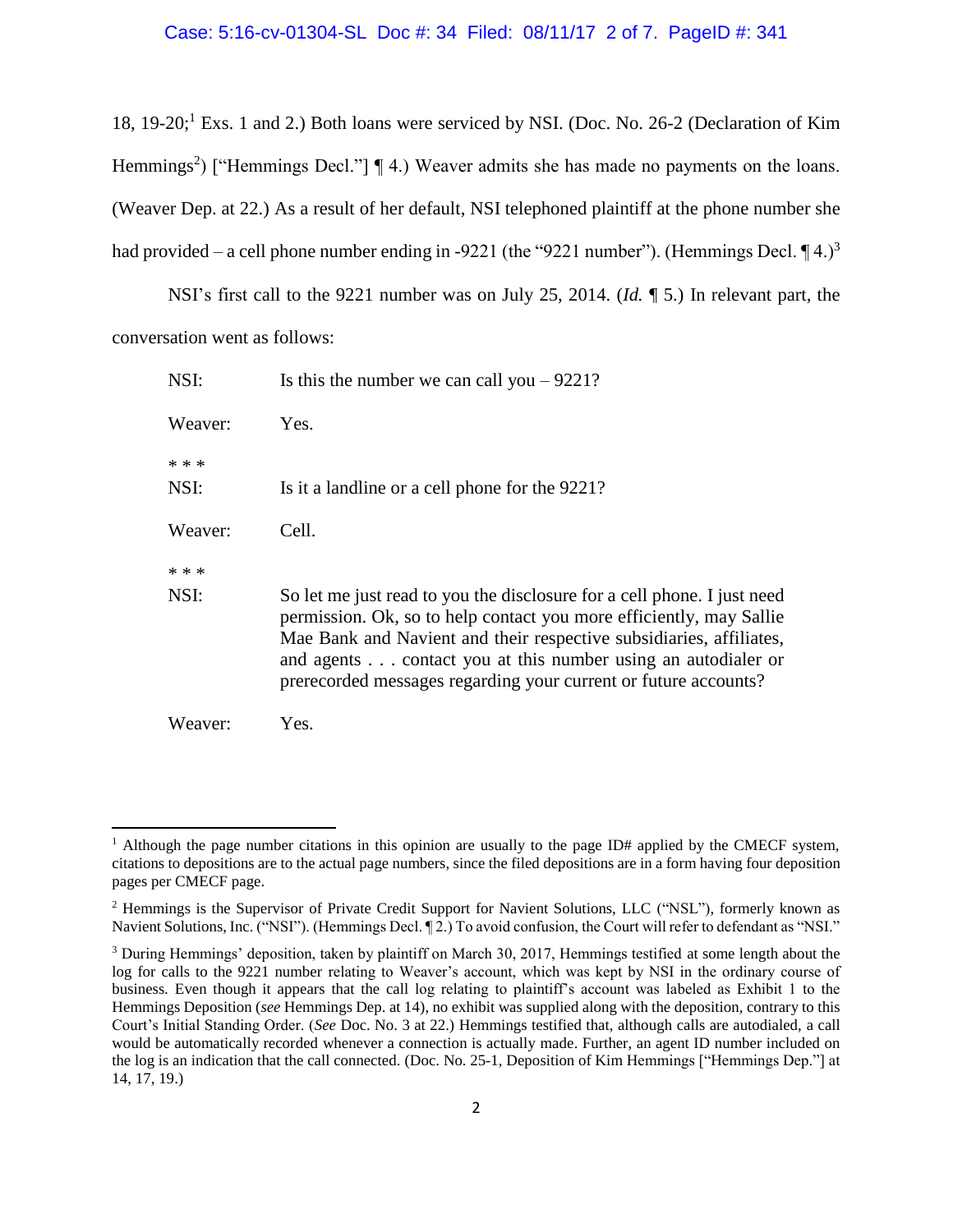#### Case: 5:16-cv-01304-SL Doc #: 34 Filed: 08/11/17 3 of 7. PageID #: 342

(Weaver Dep. at 32-33 and Ex.  $5^4$ ; Hemmings Decl.  $\P$  5-6 and Ex. 3.)

On or about December 29, 2014, NSI called Weaver again at the 9221 number. (Hemmings

Decl. ¶ 7.) Weaver again confirmed the 9221 number and consented to autodialer calls:

NSI: You do have this phone number, um, (xxx) xxx-9221. Since it is a cell phone, I'm going to read a disclosure. I'll need your approval. To help us contact you more efficiently, may Sallie Mae Bank and Navient and their respective subsidiaries, affiliates, and agents contact you at this number using an autodialer or prerecorded messages regarding your current or future accounts? Are we allowed?

Weaver: Yes.

(Weaver Dep. at 33-34 and Ex. 7; Hemmings Decl. ¶¶ 7-8 and Ex. 4.)

Finally, on or about April 24, 2015, NSI called Weaver a third time at the 9221 number,

once again confirming the number:

NSI: Aside from this phone number that ends in 9221, do you have any other phone number you'd want to add to your file?

Weaver: No.

(Weaver Dep. at 34 and Ex. 6; Hemmings Decl. ¶¶ 9-10 and Ex. 5.)

Weaver also gave her consent in writing, on or about October 20, 2015, when she signed

an Unemployment Deferment Request in connection with her student loans. After identifying her

primary phone number as the 9221 number, she signed the document, which included the

following statement:

 $\overline{\phantom{a}}$ 

I authorize the entity to which I submit this request (i.e., the school, the lender, the guaranty agency, the U.S. Department of Education, and their respective agents and contractors) to contact me regarding my request or my loan(s), including repayment

<sup>4</sup> Recordings of the relevant telephone calls were filed manually and under seal. No transcripts were provided. The notice of manual filing represents that plaintiff's deposition Exhibits 5, 6, and 7 are identical to the Hemmings Declaration Exhibits 3, 4, and 5. The digital files on the manually-filed, sealed disc are named "Navient Ex. 5," "Navient Ex. 6," and "Navient Ex. 7," which, upon listening to them, appear to correspond to the Hemmings Declaration's Exhibit 3, Exhibit 5, and Exhibit 4, respectively.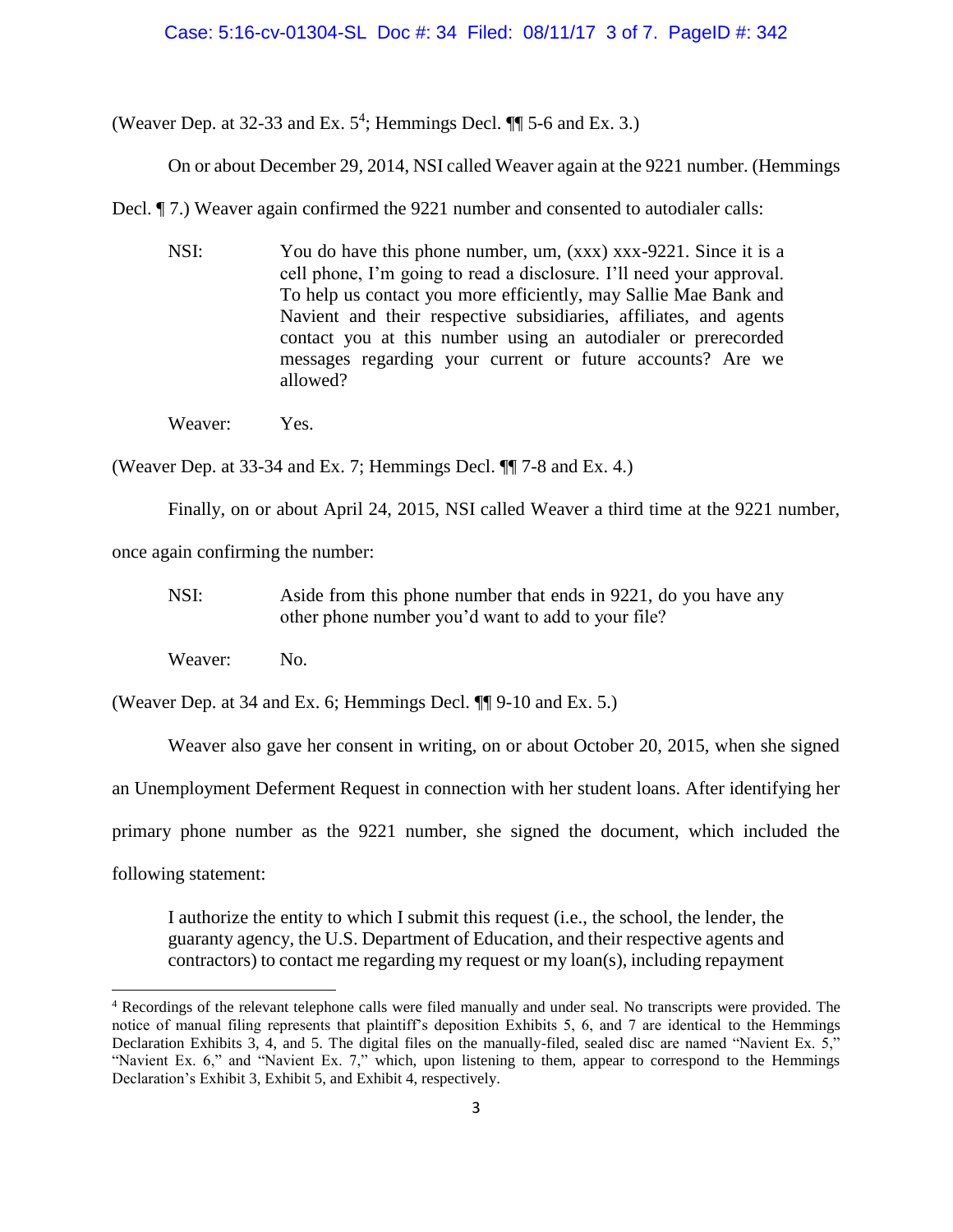of my loan(s), at the number that I provide on this form or any future number that I provide for my cellular telephone or other wireless device using automated telephone dialing equipment or artificial or prerecorded voice or text messages.

(Weaver Dep. at 23-24 and Ex. 3; Hemmings Decl. ¶ 11 and Ex. 6.)

## **B. Standard of Review**

When a party files a motion for summary judgment, it must be granted "if the movant shows that there is no genuine dispute as to any material fact and the movant is entitled to judgment as a matter of law." Fed. R. Civ. P. 56(a). "A party asserting that a fact cannot be or is genuinely disputed must support the assertion by: (A) citing to particular parts of materials in the record . . .; or (B) showing that the materials cited do not establish the absence or presence of a genuine dispute, or that an adverse party cannot produce admissible evidence to support the fact." Fed. R. Civ. P.  $56(c)(1)$ .

Summary judgment is appropriate whenever the non-moving party fails to make a showing sufficient to establish the existence of an element essential to that party's case and on which that party will bear the burden of proof at trial. *Celotex Corp. v. Catrett*, 477 U.S. 317, 322, 106 S. Ct. 2548, 91 L. Ed. 2d 265 (1986). The non-moving party is under an affirmative duty to point out specific facts in the record as it has been established that create a genuine issue of material fact. *Fulson v. Columbus*, 801 F. Supp. 1, 4 (S.D. Ohio 1992). The non-movant must show more than a scintilla of evidence to overcome summary judgment; it is not enough for the non-moving party to show that there is some metaphysical doubt as to material facts. *Id*. (citation omitted).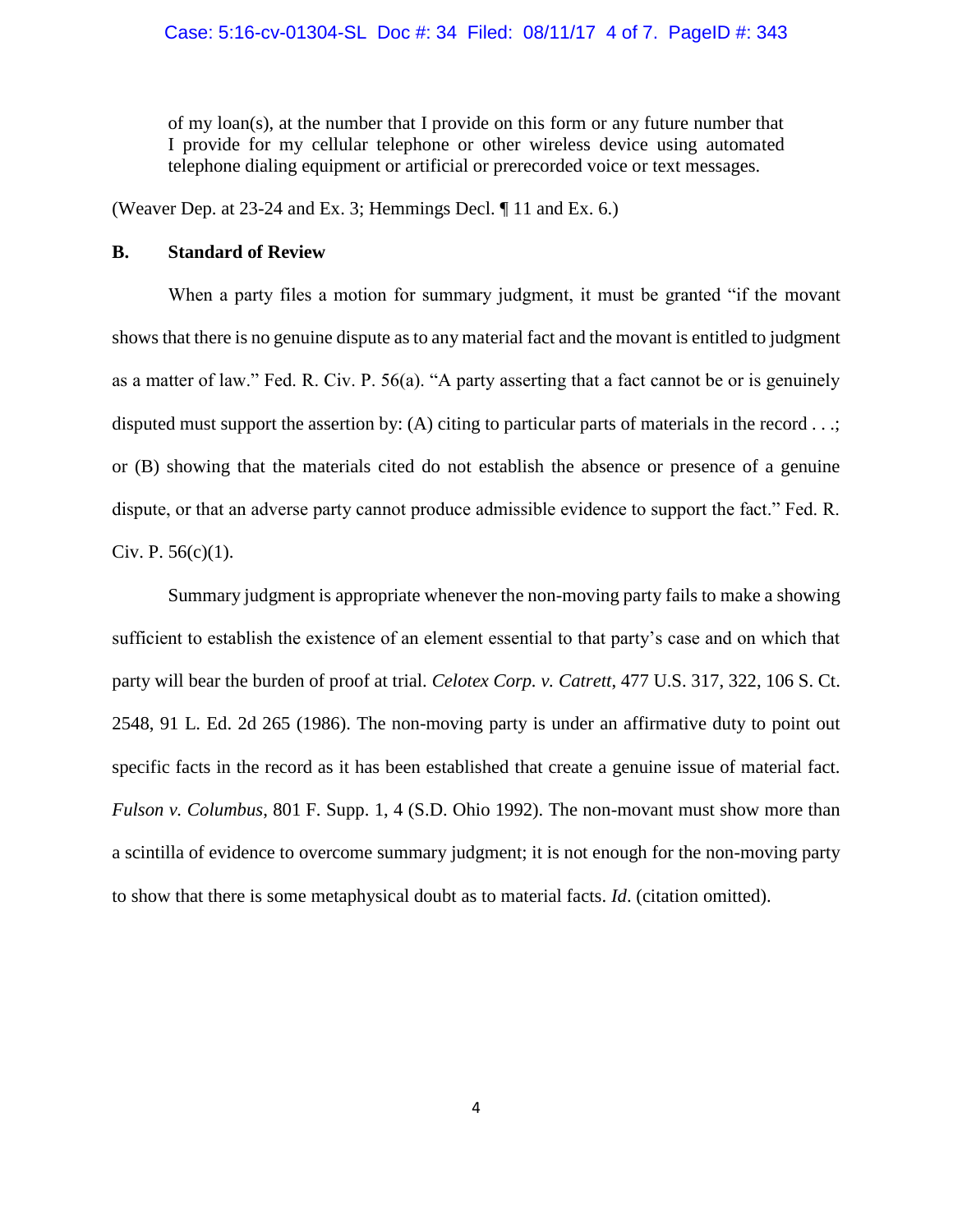# **C. Defendant's Calls Not Subject to TCPA** <sup>5</sup>

 $\overline{\phantom{a}}$ 

The TCPA makes it "unlawful for any person . . . (A) to make any call (other than a call made for emergency purposes or made with the prior express consent of the called party) using any automatic telephone dialing system or an artificial or prerecorded voice  $-\ldots$  (iii) to any telephone number assigned to a . . . cellular telephone service, . . . unless such call is made solely to collect a debt owed to or guaranteed by the United. States [.]" 47 U.S.C.  $\S 227(b)(1)(A)(iii)$ .

Defendant argues in its motion that Weaver's claim that NSI violated the TCPA fails as a matter of law because it falls within the exception in the statute, quoted above. Plaintiff expressly concedes that she took out loans to finance her education, and the promissory notes themselves are identified as loans under the Federal Family Education Loan ("FFEL") Program. (*See* Doc. No. 26-2 at 249, 258.) Therefore, the loans are "debt[s] owed to or guaranteed by the United States." *See Hassert v. Navient Solutions, Inc.*, 232 F. Supp. 3d 1049, 1052 (W.D. Wisc. 2017) (finding that the Department of Education guarantees FFEL loans); 20 U.S.C. § 1071(a)(1)(D) (one purpose of the FFEL Program is "to guarantee a portion of each loan . . . .").<sup>6</sup>

Plaintiff asserts in opposition to this argument that the TCPA is implemented by regulations promulgated by the Federal Communications Commission ("FCC") limiting the number of calls that may be made to a debtor to a maximum of three calls within a thirty-day period, and zero calls

<sup>&</sup>lt;sup>5</sup> Defendant makes two additional arguments (that plaintiff consented to calls and did not revoke the consent, and that there is no evidence that any violation of the TCPA was "knowing or willful" within the meaning of 47 U.S.C. §  $227(b)(3)(C)$ ). Plaintiff asserts that she revoked her consent several times, and she has submitted a new affidavit with her opposition brief attempting to establish that fact. Defendant challenges the affidavit as inadmissible evidence that contradicts plaintiff's deposition testimony. Given the Court's holding on the applicability of the TCPA, these issues need not be addressed.

<sup>6</sup> Although neither party has taken a position on who had the burden of proof on this question, since plaintiff does not dispute that she had student loans guaranteed by the United States, there is no need to dwell on the issue. There is, however, "support for the proposition that when a statute uses words like 'unless' or 'except,' what follows those terms is an affirmative defense, not an element of the claim." *Ayers v. Receivables Performance Mgmt., L.L.C.*, No. 2:15-cv-12082, 2016 WL 5402962, at \*6 (E.D. Mich. Sept. 28, 2016) (citations omitted).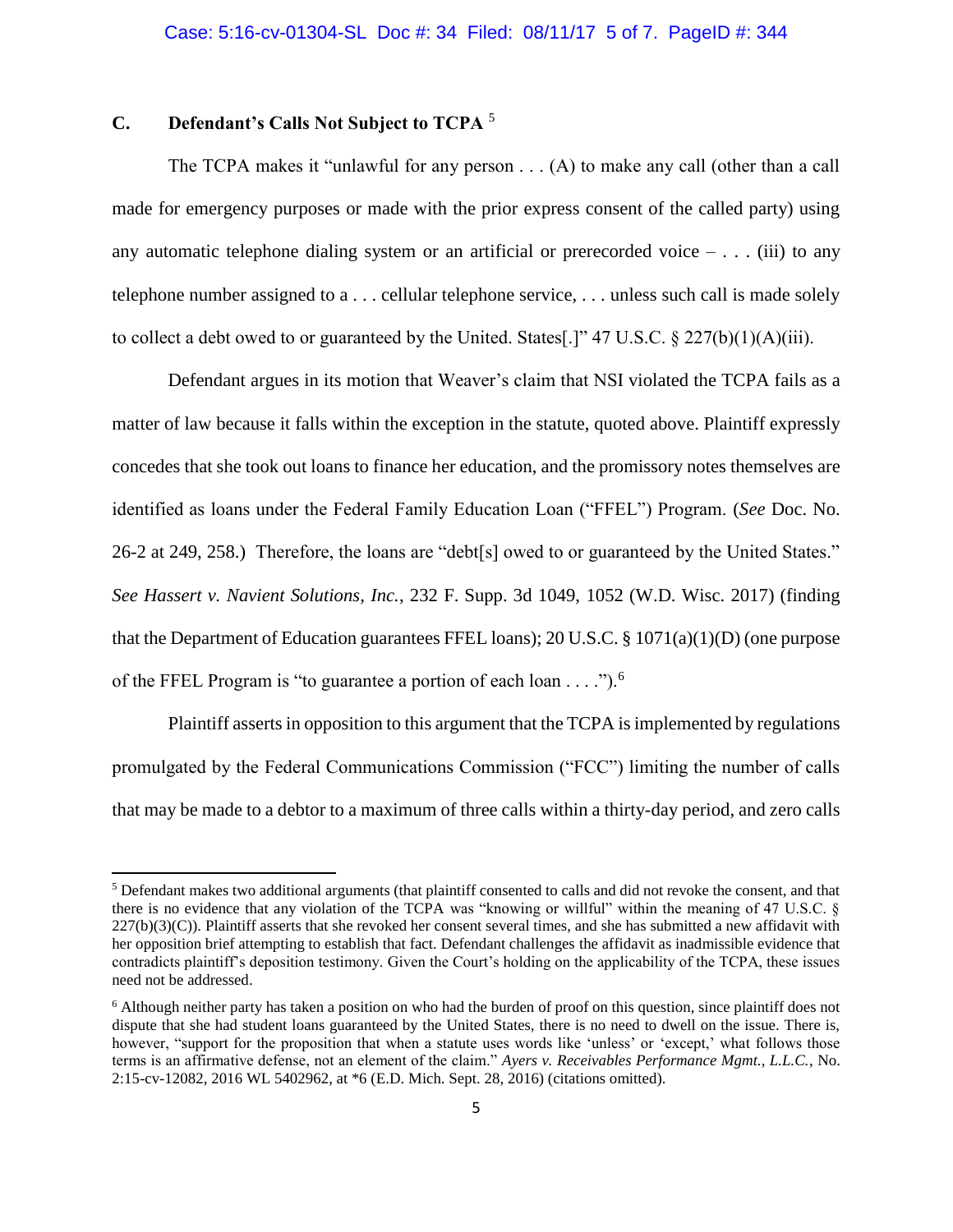#### Case: 5:16-cv-01304-SL Doc #: 34 Filed: 08/11/17 6 of 7. PageID #: 345

following a request by the debtor for no further calls. (Opp'n at 309, citing *In the Matter of Rules & Regulations Implementing the Telephone Consumer Protection Act*, 31 FCC Rcd. 9074, 9104  $(2016).$ 

The problem with plaintiff's argument is that this regulation was not adopted until August 2, 2016, almost three months after this lawsuit was filed, more than a year after the final telephone call allegedly made by NSI on April 24, 2015, and long after plaintiff claims she first told NSI to stop calling. Plaintiff admits that this regulation was enacted in 2016, but she nonetheless argues that it applies, without reference to any case law that would make the regulation retroactive to her situation.

The Sixth Circuit has determined that, where a regulation "'attaches new legal consequences,' such as 'impairing rights a party possessed when he acted, increasing a party's liability for past conduct, or imposing new duties with respect to transactions already completed,' then a court should refrain from a retroactive application." *Siding & Insulation Co. v. Alco Vending, Inc.*, 822 F.3d 886, 892 (6th Cir. 2016) (quoting *BellSouth Telecomm., Inc. v. Southeast Tel., Inc.*, 462 F.3d 650, 658 (6th Cir. 2006)); *see also Landgraf v. USI Film Prods.*, 511 U.S. 244, 269-70, 114 S. Ct. 1483, 128 L. Ed. 2d 229 (1994) ("[T]he court must ask whether the new provision attaches new legal consequences to events completed before [the statute's or the regulation's] enactment.").

Plaintiff's claim fails as a matter of law, based on the material facts that plaintiff admits are undisputed, because it is encompassed by the express exception in the TCPA and because the later-enacted regulation cited by plaintiff cannot be applied retroactively to the facts herein. Therefore, defendant is entitled to summary judgment and dismissal.